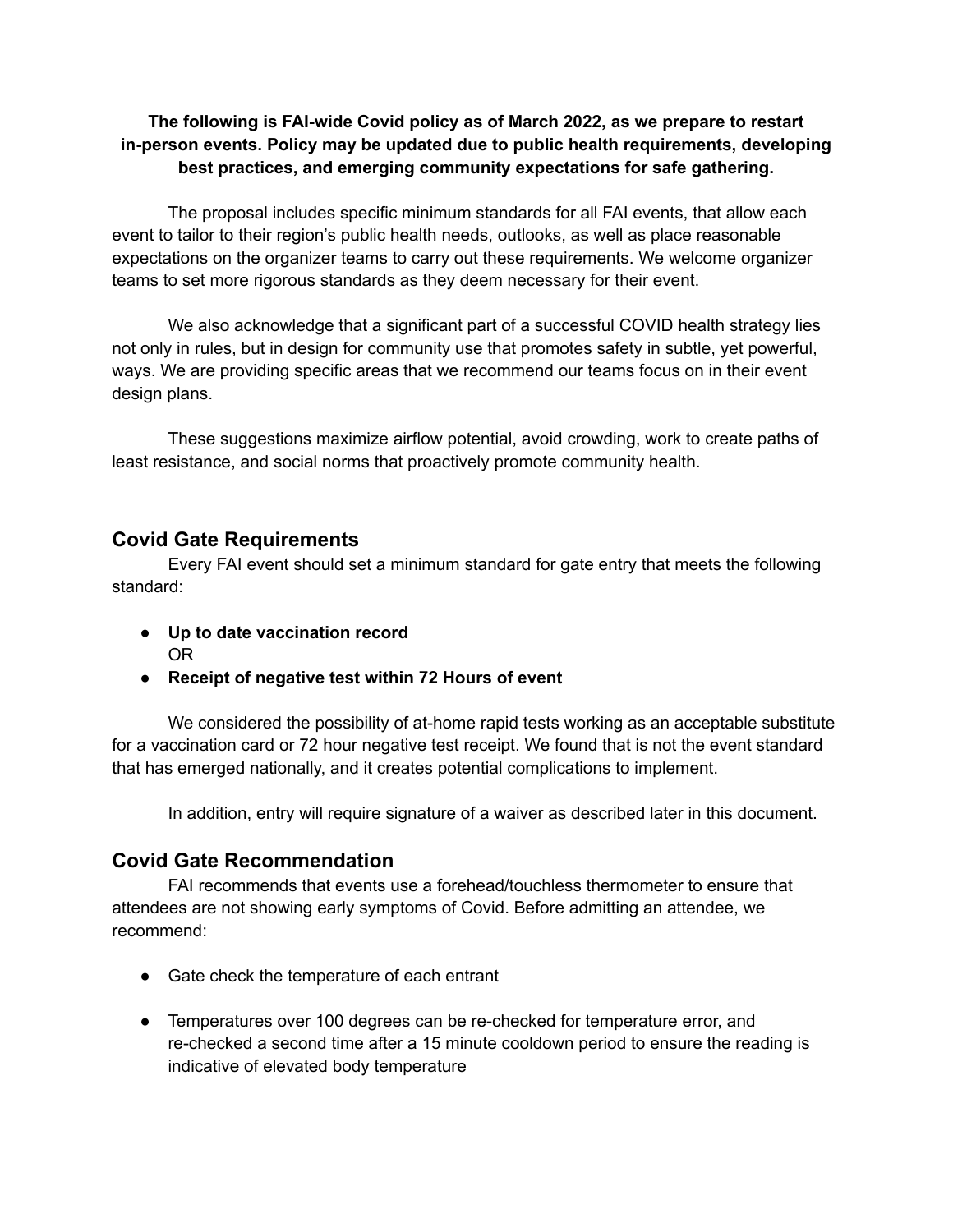- Individuals with raised temperature should not enter the event, and return to the gate with a receipt of a new rapid covid test.
- Gate should be prepared with contact information and location to nearest rapid testing options

We acknowledge the added gate responsibilities that come with this recommendation, and will leave the decision on implementation to the GM and Directors of each event. Organizers should consider onsite feasibility and current area infection rates when making their decision. Events are strongly recommended to set gate hours to help gate staff approach these measures in a workable way.

If an event decides to implement a gate temperature check, FAI will cover the cost of a touchless gate thermometer.

## **Covid Ticketing Policy**

A certain number of tickets were held by purchasers through the pandemic cancelations. Multiple offers for reimbursement were made for all tickets, and per last-call reimbursement agreement, no more reimbursements will be made for old tickets.

- Tickets held through prior cancellations are valid, per gate requirements
- New tickets sold are non-refundable
- Gate Requirements (*see above*) will be prominently communicated to all ticket holders and new ticket sales. Explicit communication will set expectations well before interactions at the gate.
- Ticket resale option via Eventbrite prominently communicated for any current ticket holders who do not agree to gate requirements.
- Tickets will be valid for the rescheduled/next event if:
	- Event is canceled due to area outbreak
	- Attendee provides electronic receipt of positive covid test within 2 weeks of event

### **Covid Waiver Requirement**

The Covid-specific waiver will be in addition to the traditional event waivers, to bring specific attention to the new agreement and expectations.

● FAI will provide a standard COVID waiver that events can add to if needed.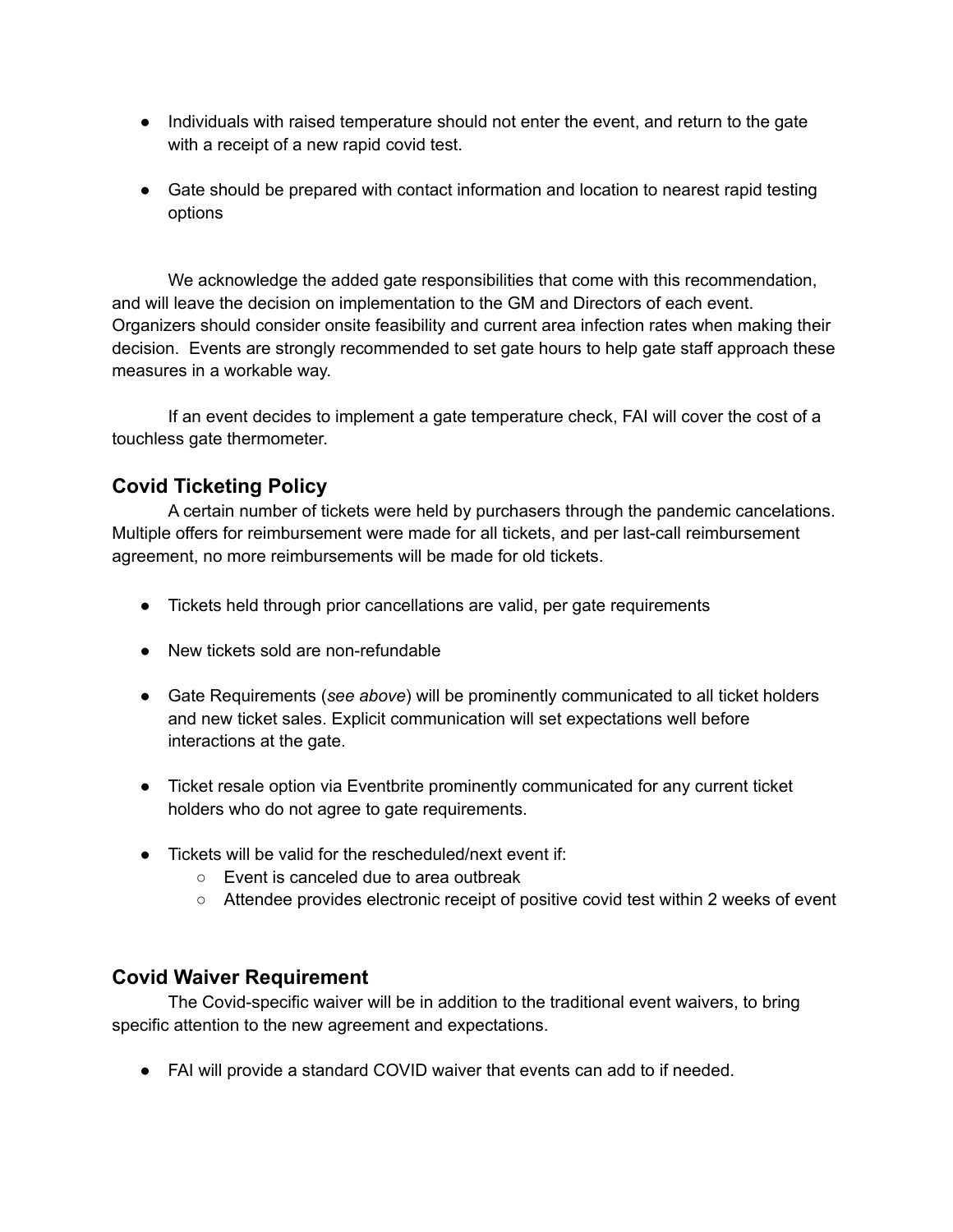- The waiver will act as an agreement of personal risk and community responsibility, outlining symptoms and a plan of action if a person shows symptoms.
- The waiver will include agreement assigning responsibility to any individual who has an onsite positive Covid test to leave the event premises. They will be responsible for confirming their status and notifying public health authorities as appropriate.
- Example waiver: <https://www.cancer.org/about-us/policies/covid-19-safety-acknowledgement.html>

# **FAI Policy Requirements**

It is FAI policy to follow, at minimum, all public health requirements for each locality, as well as any site-specific requirements.

- All Local and State Requirements
- Site Owner Requirements

In addition, First Aid must be supplied with rapid Covid tests in the event that attendees show any symptoms.

- FAI will provide small event stipend to guarantee a minimum of 5-10 emergency tests at each event
- Event must make arrangements to keep Covid tests at appropriate temperature to prevent spoilage.
- Events should have a forehead/no-touch thermometer available at the medical booth.

If a positive test occurs onsite:

- If an attendee has a positive rapid Covid test, they must leave the event.
- General Managers must be informed of positive test and disseminate relevant information to attendees (i.e. that there has been a positive test onsite) while taking care to protect the privacy of any individuals who have tested positive.
- Per the Covid waiver, attendee must appropriately confirm and report their positive status to local health authorities.

### **Per Event Policy Suggestions**